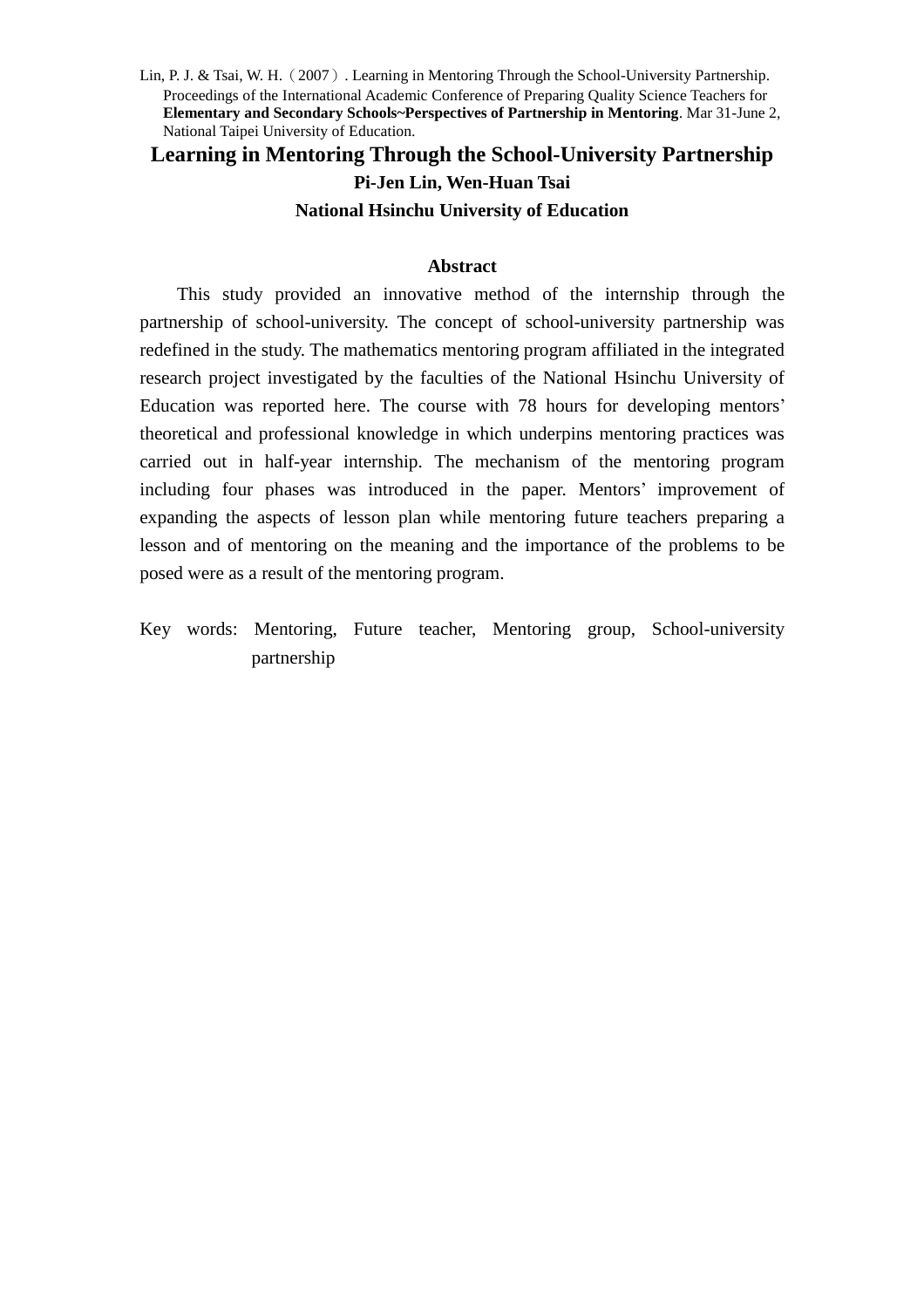# Introduction

The teacher education reform under the impact of economic, political and social contexts has demonstrated a drastic change since the Teacher Education Act (TEA) of Taiwan was issued in 1994. The major changes are: 1) School-based practicum is reduced into half year from a whole year and attached in the fourth year of a four-year teacher preparation program; 2) Teachers are certified by the processes consisting of qualified a teacher while completed four-year courses, half-year practicum, and then certified a teacher after passing a certified teacher examination. 3) The teacher preparation is opened to any institution which has teacher education program. Due to the enactment of the TEA, the number of TE programs set by regular universities has accelerated, from the initial 9 programs in 1994 to 88 programs approved by the MOE in the year 2006. Mushrooming of these programs has indicated the variance of the teacher quality. Due to the variance in training process at individual universities, the MOE is worried that the increment of the TE programs in the past few years might result in a decline in teacher quality. Thus, it is necessary to establish a professional standard to assure teacher quality.

The TEA declared that all four-year public and private universities and colleges are allowed to run teacher education programs for training teachers as long as they meet the requirement of the MOE. As a result, deprived of the privileges in teacher training, teachers colleges suffer from lower popularity among high school graduates and a decrease in students'academic level. Under the situations, some teachers colleges upgrade to be a university of education or a comprehensive university. The declining government budget for higher education and the limited quantify and quality in faculty and facilities make the transformation of universities of education or to seek opportunities to integrate them into nearby universities. In addition, with the decreasing population of baby born, the supply of teachers from teacher education programs is much more than the demand. The number of teachers to be prepared from each university of education is required to be reduced into 50% as many as before.

The establishment of teacher education programs by any university or college needs to be approved by the MOE according to a set of official criteria for quality in the faculty, curriculum, and facilities of the programs. However, in the process of training, curriculum, instruction, and practicum vary among the different teacher education programs. Some programs in universities exist an inadequate number of faculties and a lack of practical experience in internship. To control teacher quality, a national examination of teacher inspection was ignited in 2004. However, only FTs' knowledge of general pedagogy instead of subject matter is assessed in inspection.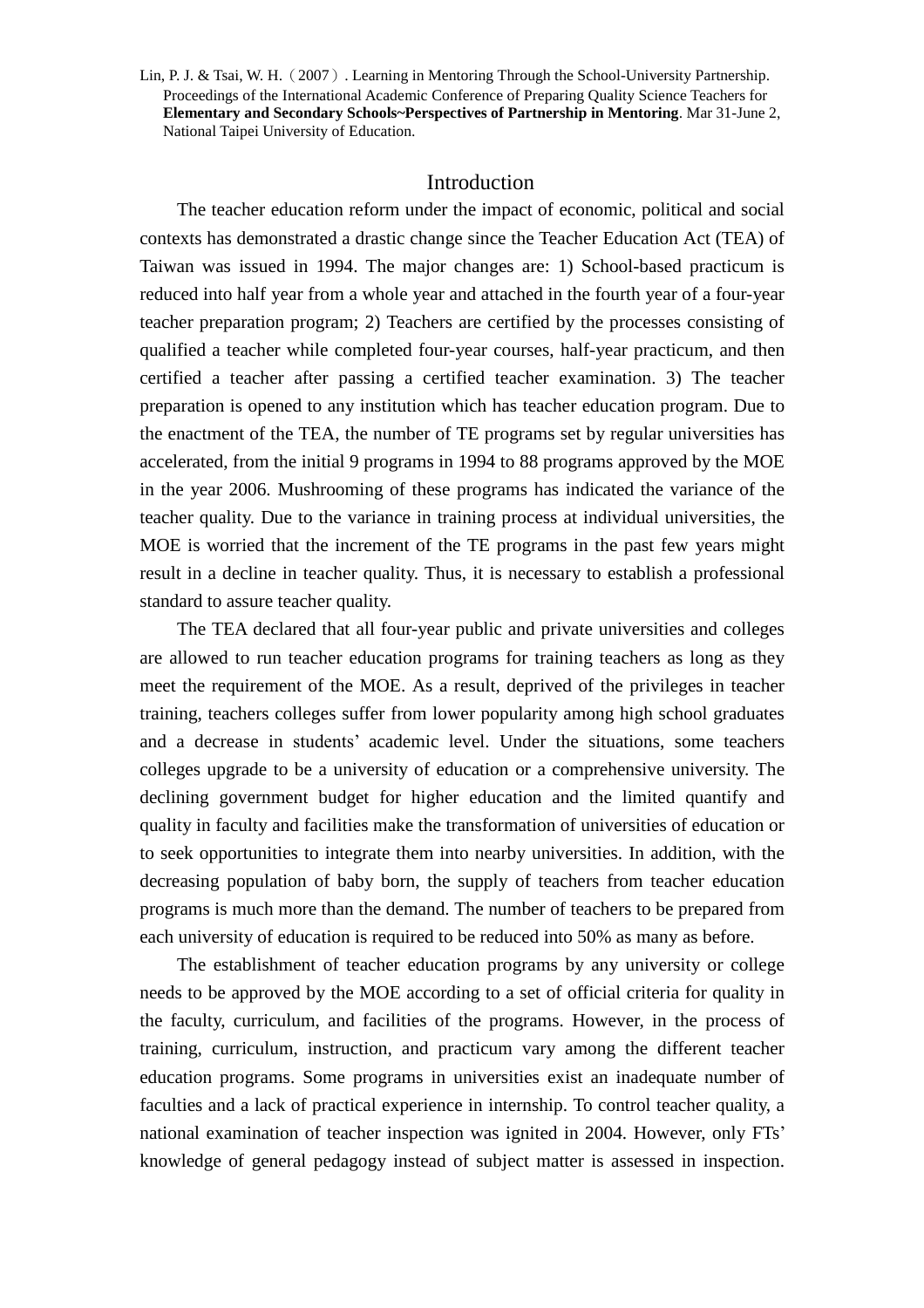The inspection is not able to assess if a future teachers (FTs) has learned the ability performing in teaching from teacher education program.

Excepting the high percentage of FTs passing the national examination teacher inspection to be achieved, the faculties of National Hsinchu University of Education (NHSCUE) reported in this paper are aware of the importance of FTs'performing in classroom. Some faculties in this university recognize the practicum as an important component in teacher education. We believe that teaching is a form of highly complex and skilled practice depending on teachers'knowledge and skill. A knowledge base including a theoretical and a professional component underpins teaching. The theoretical component is taught in the years of teacher preparation program, while the professional component needs to be developed in the professional practice. Traditionally, the practicum provides FTs with an opportunity to develop the professional knowledge but it often result in FTs developing the technical skills of classroom management, rather than the wisdom of professional practice (Field & Latta, 2001; Odell, Huling, & Sweeny, 1999). Alternatively, a method of assisting FTs to develop professional knowledge is partnerships formed between schools and universities where FTs have opportunities to be involved with day-to-day activities of professional practice. The studies on teacher preparation show that FTs complain that they are required to devote a great deal of time to administrative affairs of schools (Lo, Hung, & Liu, 2002). Their professional knowledge is not developed during the internship although the school-university partnership is implemented. The failure of the partnership could be resulted from the unsuccessful mechanism of collaboration between school and university. Thus, the NHSUE is intended to reconstruct a new concept of the school-university partnership that is designed to enhance the mentors' knowledge and skill such that improving the quality of .practicum by providing FTs with greater involvement with mentors in teaching.

# The School-University Partnership Reported in the Study

In developing the school-university partnership to enhance mentors'knowledge and skill on FT preparation, there were five main considerations. First, the school to be recruited was dependent on the goodwill of the mentors and the FTs. Second, the school to be recruited at least consists of three groups of mentors from three subject areas, mathematics, Chinese, and science. Therefore, the number of FT in the school during practicum is no less than six, two for each subject area. Third, the school has a commitment to maximize the FTs'involvement in the community of mentors while at the same time minimizing the possible disruption this participation might cause the mentors and schools. Third, some kind of ancillary benefits and feedbacks for giving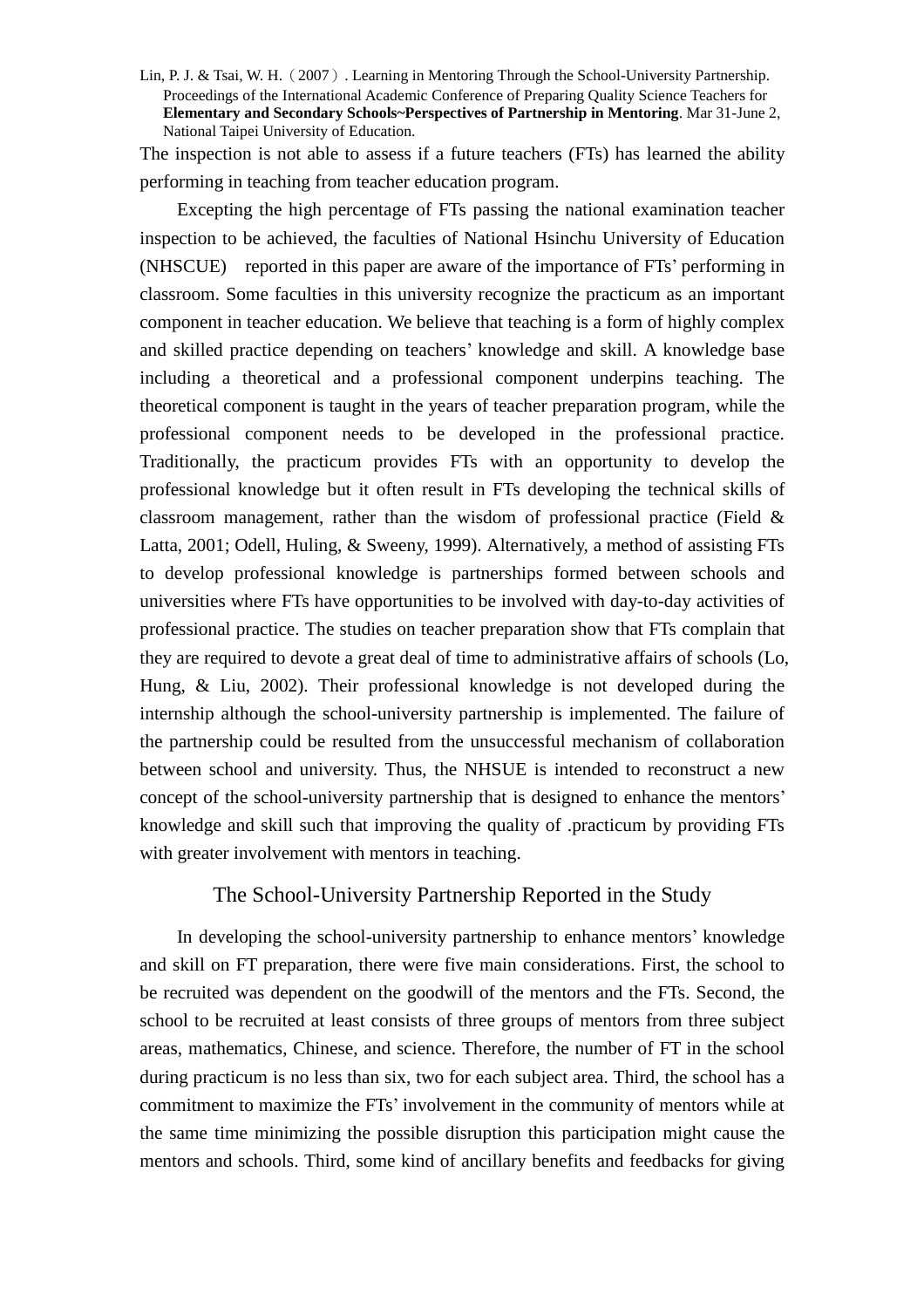back to the school from the partnership were also a consideration for the university when designing the mentoring program, for instance, minor finical support and certified hours of institutes. Fourth, the school needs to offer mentors and FTs the supports on professional practices as possible. The final consideration was that the supervisors (or teacher educators) of the FTs during practicum are the researchers involving in the integrated research project. This consideration is intended to reduce FTs'burden from the researchers and supervisor of practicum as possible.

We assumed that it is not possible for developing FTs' professional knowledge if the mentors'mentoring knowledge and skills have not been developed well. The school-university partnership reported in the study was to develop a mentoring program that was designed to assist mentors in developing mentoring knowledge and skills, and then to enhance FTs' professional practice during practicum. The mentoring program includes three subject mentoring programs, mentoring in mathematics, mentoring in Chinese, and mentoring in science, as part of an integrated research project. Due to FTs to be a primary school teacher who teach several subjects, mathematics and Chinese are required to be taught for a home-room teacher. To meet this need, the FTs participating in the study were mentored in mathematics and Chinese at this moment. Mathematics future teachers group consisting of FTm1, FTm2, FTm3, and FTm4 were mainly mentored to be a professional teaching in mathematics and were mentored by mathematics mentors group consisting of A, B, C, and D, they are also mentored to be a professional teaching in Chinese assisted by Chinese mentors group consisting of P, Q, R, and S. Each FT in mathematics group was mentored by a mentor of mathematics mentor group and a mentor of Chinese mentor group. Likewise, Chinese future teachers group consisting of FTc1, FTc2, FTc3, and FTc4 were mainly mentored to be a professional teaching in Chinese mentored by Chinese mentors group and also were mentored by mathematics mentors group. Each FT in Chinese group was mentored by a mentor in Chinese mentor group and a mentor of mathematics mentor group. Science future teachers group consisting of FTs1 and FTs2 were mentored to be a professional teaching in science and were mentored by science mentors group consisting of I and J. Each FT in science group was mentored by a mentor in science mentor group.

However, to reduce mentors'tension and over load from their participation in the mentoring program, each mentor was only trained to be specialized in one subject by subject teacher educator of the university. The subject teacher educators were the researchers, who participated in the integrated research project. For instance, the mentors A, B, C, and D were trained to be an expert in mathematics teaching assisted by the researcher from mathematics department, while mentors P, Q, R, and S were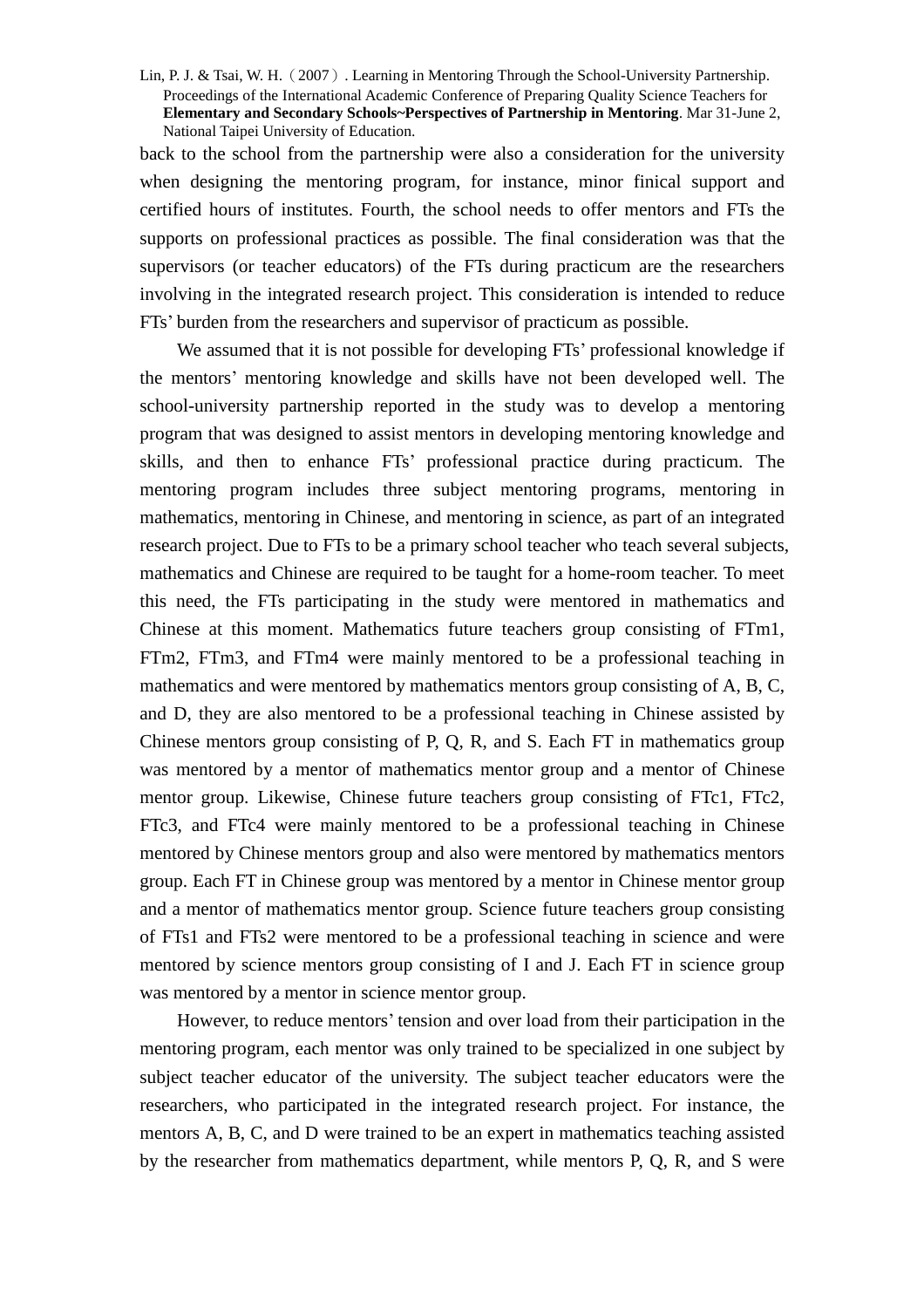trained to be an expert in Chinese teaching assisted by the teacher educator from Chinese department. Mentors I, and J are trained to be an expert in science teaching assisted by a science teacher educator. It is called as a model of one-subject mentors with multiple-subject future teachers (OSM-MSFT). The connection among future teachers, teacher educators of university, and mentors in a school is described in Figure 1.



Figure 1: The Partnership of School-University

The partnership of school-university was designed to form three different professional mentoring groups, mathematics, science, and Chinese in the school. This creates the maximum opportunity for FTs to learn the professional knowledge. The purpose of this paper is to introduce the mechanism of school-university partnership and examine the aspects of mathematics teaching mentors learned from the mentoring program were implemented into mentoring practice. For the purpose of the study, only data related to mathematics mentoring group were described here.

### **METHODOLOGY**

#### **Participants**

There were 10 mentors from an elementary school involving in a mentoring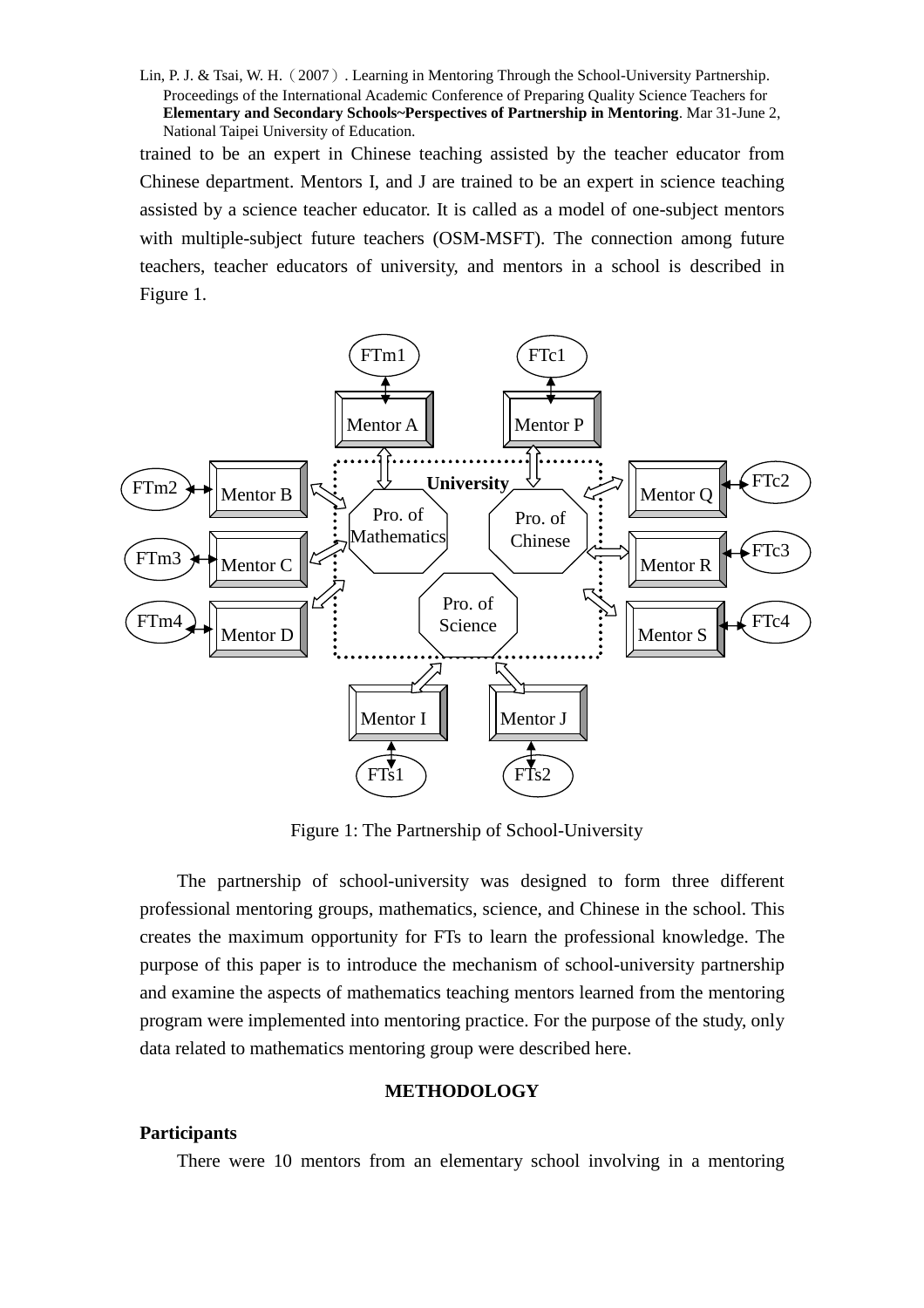program which was developed in an integrated research project investigated by the NSHCUE. Four of them were involved in mathematics mentor group assisting FTs in mathematics teaching; four of them in Chinese mentor group, and the rest of them were in science mentor group. All of them had from 5 to 14 years of experience teaching at the elementary school, but they have never been a mentor. None of them received any training of mentors. The four pairs of mentors and FTs involving in mathematics group are (Lang, Ting), (Yeu, Ching), (Ju, Jong), and (Xing, Shiao) respectively. The four FTs have accomplished all courses of four-year preservice teacher education. The year of the half-year internship is the school-based placement attached in the fifth year of the teacher preparation program. Three (Ting, Ching, and Jong) of the four FTs were accomplished their undergraduate study in mathematics education department. One was graduated from social study department. The mentors reported in this paper are only who are in the mathematics mentor group.

#### **The Mentoring Program**

The aim of the half-year mentoring program for mathematics mentors group is to enhance mentors'knowledge and skill of mentoring. The mentoring program was based on the professional standards of mentors that were conducted by the authors in previous year of the study (Lin & Tsai, 2007). The professional standards describe the indicators of preliminary knowledge and skill of a teacher to be a mentor.

The course of mentoring program includes two parts, professional knowledge and skills of mathematical teaching and mentoring. Each part includes five topics: curriculum, pedagogy, assessment, social mathematics norm, topics about individual students. Curriculum topics refers to the objectives for instruction, the scope and sequence of the content to be learned, the sequence of activities, textbook, resources of teaching, and the plans and schedules for teaching. Pedagogical topics cover the discussions on subject mater knowledge, instructional strategies, clarity of explanation, questioning, problem-posing, and analyzing students' various solutions. Assessment topic related to assessing students'learning and performance as well as their progress. Social mathematics norm topic is the issues about social interaction in mathematics classroom, the norms of groups of students in a class. Topic about individual students included discussions about the background, learners' needs, behavior, and progress of an individual student (Lin, 2007).

The courses of mentoring program provided by the researchers, who are teacher educators of the university, including theory and practice of mathematics teaching and mentoring were implemented in a six-day summer workshop with 36 hours and half-year school year with 42 hours. The summer workshop was to conceptualize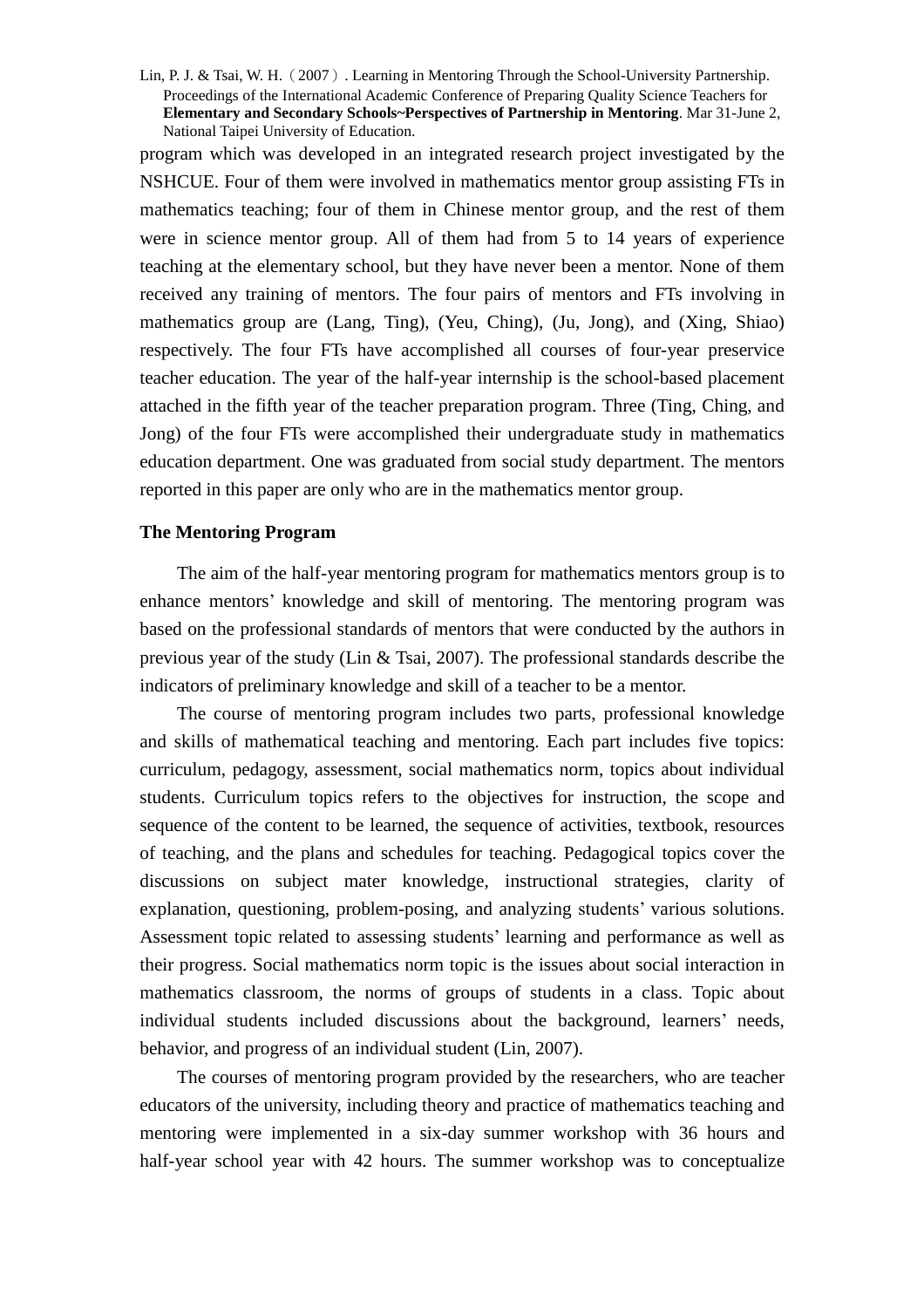mentors'knowledge of teaching mathematics toward learner-oriented, while the course of the school year was to enhance mentors'knowledge and skills in mentoring.

### **The Process of Mentoring**

The four mentors had no experience of mentoring. To help them putting their visions for mentoring into practice, we supported the mentors four phases in the internship. We had a one-hour classroom observation on every Thursday morning and had a follow-up three-hour mentoring group meeting in the afternoon throughout each phase of the mentoring program. There are two groups. One is mathematics mentors group consisting of the researchers and four mentors. The other is mathematics FTs group consisting of four pairs of mentors-interns. Afterwards, each mentor required to immediately share FTs with main ideas discussed in the mathematics mentor group meeting. This study takes the critical constructivist perspective on mentoring that knowledge is actively built by learners through the process of active thinking (Wang, & Odell, 2002).. The researchers and the mentors are viewed as learners and generators of new knowledge and practices of mentoring. Likewise, the mentors and the FTs are also viewed as learners and generators of new knowledge, and they have to count on each other. We take the collaborative inquiry model to support mentors in assisting FTs in learning to teach mathematics. This model stresses mentors'active construction of mentoring knowledge through what they have leaned in practice and constant dialogue with teacher educators. The collaborative inquiry model of mentoring in school-university partnership is depicted as follows.



Figure 2: Collaborative Inquiry Model of Mentoring

**Phase 1:** In the first two weeks of mentoring as the first phase, we supported mentors in gaining the idea of induction through mutually sharing among them. We expected the mentors to offer emotional support for interns to overcome reality shock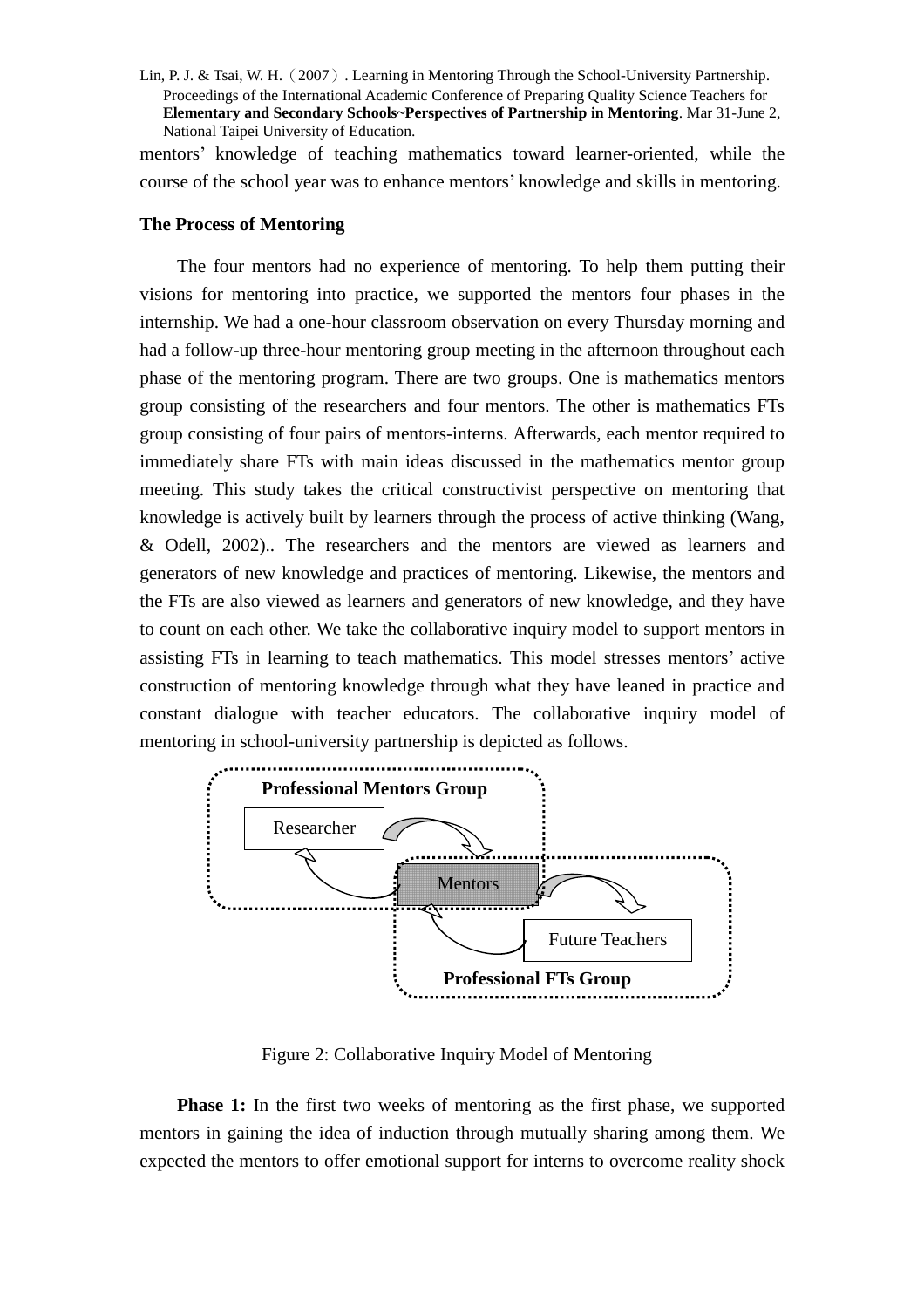and reduce psychological stresses caused by the conflicts between their personal lives and professional requirement. Each mentor took turns to report in public how she introduced her intern to students and parents in the first few days of the school year.

**Phase 2:** In the second phase, from week 3 to 6, we supported the mentors in gaining a general picture of the kind of teaching and in understanding the basic procedures in their teaching through observation and reflection about other mentors' lessons. We expected the mentors to be able to see and reflect on what they were going to do. Each mentor was asked to teach several lessons for FTs in their own classroom and was encouraged to observe other mentors'lessons. In this way, each FT could see how their mentor taught a lesson on the content that was going to teach. It was followed by a short conversation with the mentor concerning the relationship between the syllabus, students' performance in classroom, and the lesson actually taught. Before the FTs'observation, each mentor must elaborate the purposes of teaching she had for that lesson. Then, each mentor required FT to observe her lesson with these purposes in mind and to understand the reasons underlying the teaching. This phase provided the mentors an opportunity to support FTs on learning how to observe a lesson focusing on learners and supported mentors'learned the teaching with a learned-oriented approach.

**Phase 3:** As the mentors were able to teach a lesson with learner-oriented approach, we then moved them into the third phase, from week 7 to 10. We supported the mentors working with the FTs together in preparing a lesson and a peer observation (called as LPPO). The LPPO was grounded in the activities of practice and provided the mentors with opportunities to investigate and conceptualize their knowledge of mentoring. The first opportunity was observing a mentor preparing a lesson with her FT sitting together and then observed the mentor to teach the lesson. It was followed by peers'observation on how the mentor carried out the lesson, and then observing the mentor asking her intern a series of questions, such as explaining how well the lesson plan was carried out, how well the objectives she have achieved in the lesson, identifying the changes she made in the lesson compared to the lesson plan. During the third phase, other mentors not only learned from the pair of mentorintern about mentoring on lesson plan and teaching, but also gave the mentor comments or suggestion on mentoring. Each pair of mentor-intern took turns engaging in the activities of LPPO. This activity of LPPO was designed to get access to what the mentors was noticing and shared perceptive mutually, and thus enlarged various perspectives.

Later, we had a mentor group meeting to discuss about what they had noticed.. The mentor group discussion consists of two aspects. The first aspect focused on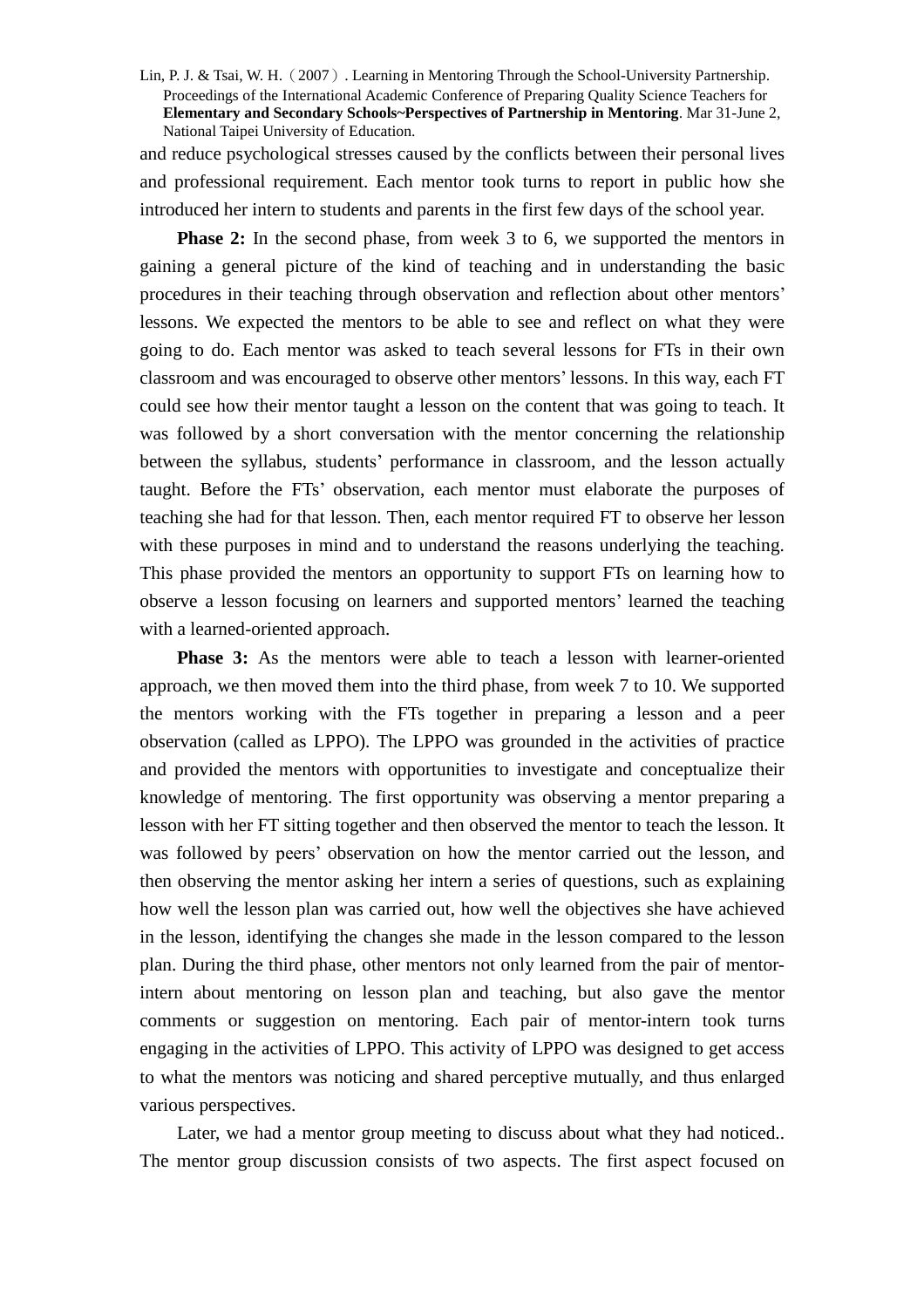mentoring and the second aspect focused on mathematics teaching. Regarding the discussion on mentoring, each mentor (e.g., Lang) and her intern (Ting) were first invited to report what they had attended to. It was followed by the other mentors to examine the observations of Lang's teaching to identify things they felt would be important for the FTs to notice, then we contrasted that with what Lang had attended to.

With respect to discussing on mathematics teaching, each mentor (e.g., Lang) was encouraged to describe her opinions and comments on the whole experience in great depth and to explain the reasons for the changes that appeared in the classroom. Other mentors reported what Lang had strengths and weakness in the lesson. These comparisons worked well to demonstrate how mentors'perception differed from others and helped us begin to inquire into their perspective as learners.

**Phase 4:** Each FT's teaching was arranged in the fourth phase, from week 11 to 14. The final phase was allowed the assigned mentor to passively work with FT altogether on lesson plan. The phase was to examine the effect of mentoring on interns'performance on mathematics teaching. The result accounts for an aspect of the effect of the mentoring program. During this phase, each FT was evaluated by other FTs, mentors and a researcher. The evaluation of mathematics teaching consists of two aspects: teaching preparation and teaching behavior. For the purpose of the study, the data collected in the fourth phase would not be reported here.

### **Data collected and analyzed**

The data of this study as part of the integrated project was designed to enhance mentors'knowledge and skill in mentoring FTs'learning to teach mathematics with a learner-oriented approach. We desired to learn about the teaching practice of both mentors and FTs over time, the interaction between mentors and FTs and mentors' mentoring practice. We collected a range of data for assessing the effect of the program. Kirkpatrick and Kirkpatrick's (2006) three-level model was the basis of data collecting for the study. At the reaction level for measuring what the mentors thought and felt about the mentoring program, the mentors were interviewed on the feedback of summer workshop and half-year school mentoring. At the learning level for measuring the extent to which mentors change attitudes, improve knowledge and skill, pre-test and post-test were conducted aligned with self-assessment 5-scale questionnaire. At the behavior level, classroom observation, interview, and mathematics journal were measured how mentors transferred their knowledge and skill in mentoring as a rest of the mentoring program. Each mentor was conducted individual with a semi-structure interview. The questions to be asked in the interview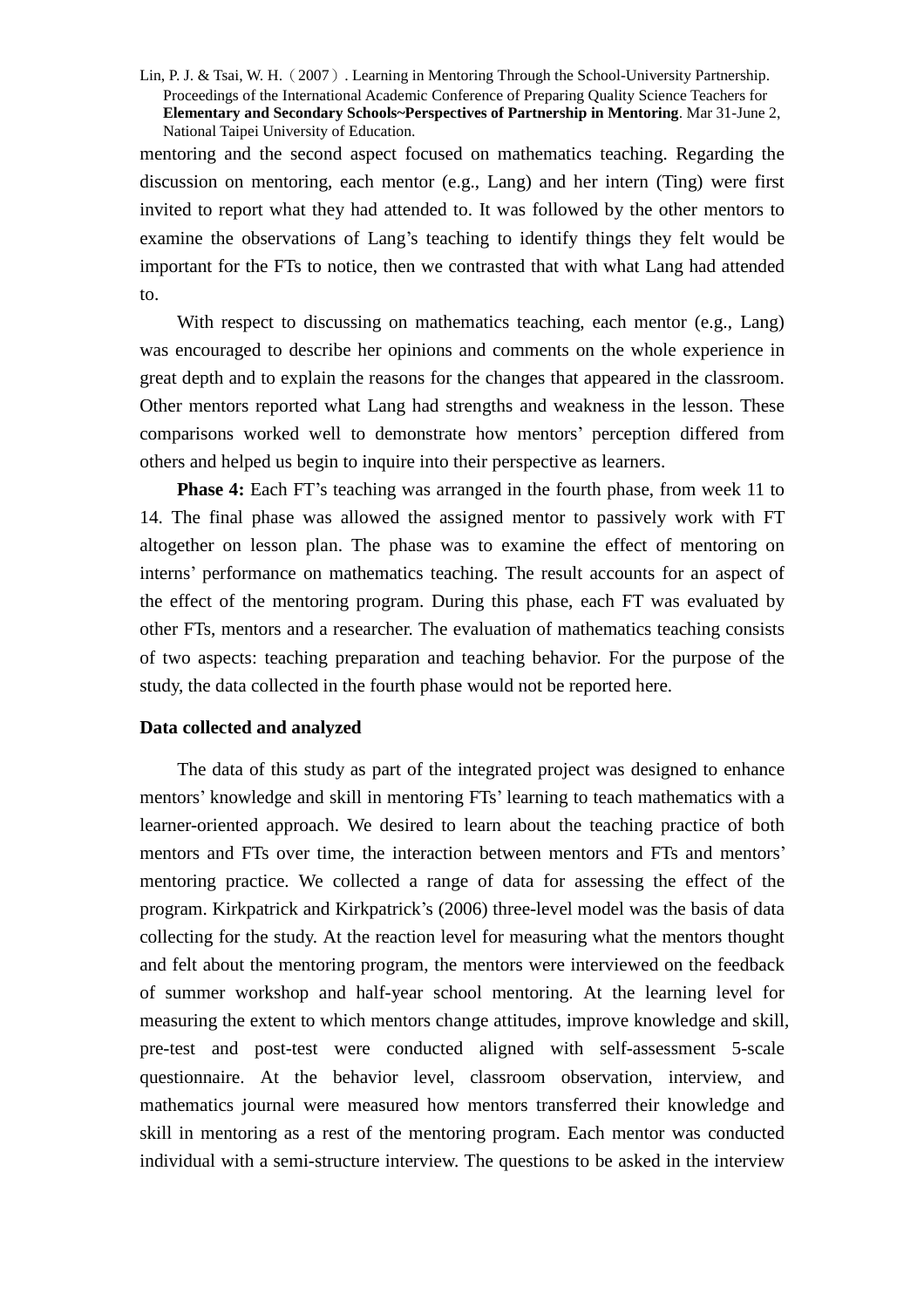were their views of teaching and mentoring, FTs' expectation of mentoring, and mentoring practices.

Because we wanted to understand what and how the mentors supported interns learned to teach, we paid attention to the mechanism of the mentoring in the context of the collaboration of school and university. We studied closely each of the videotaped lessons over the course of the year, and then moved from observing the lessons to attaching the other data surrounding one lesson---the meetings with mentors, journals, and interview with each mentor. Due to space limitation, the data from four mentors were analyzed, but the instances or scenarios reported in the paper for supporting the data to illustrate were only from one pair of mentor (Lang) and FT (Ting) .

### RESULTS

# **Expanding the Aspects of Lesson Plan in Mentoring**

The mentors expanded their views of lesson plan and improved their ability in helping FTs in writing a lesson plan as the mentoring program proceeded. The aspects the mentors attended to a lesson plan from the second phase to the fourth phase of the mentoring program were described in Table 1. The data of each phase was collected from while the mentors worked with the FTs together. FTs working on the lesson plan in different phase had different degree of involvement. FTs were passively receiving the instruction for writing a lesson plan from their mentors in the second phase, while they were able to write a lesson plan independently with minor support from mentors in the fourth phase.

| $2nd$ phase of mentoring   | $3rd$ phase of mentoring<br>$4th$ phase of mentoring |                            |  |
|----------------------------|------------------------------------------------------|----------------------------|--|
| Objectives of the          | Objectives of the                                    | Objectives of the          |  |
| instruction                | instruction including<br>instruction including       |                            |  |
|                            | objective of each activity                           | objective of each activity |  |
|                            | Analysis of the logic                                | Analysis of the logic      |  |
|                            | structure of the                                     | structure of the           |  |
|                            | mathematics content                                  | mathematics content        |  |
|                            | involving in the lesson                              | involving in the lesson    |  |
| Students' prior knowledge  | Students' prior knowledge                            | Students' prior knowledge  |  |
| and skill                  | and skill                                            | and skill                  |  |
| Status of the lesson       | Status of the lesson                                 | Status of the lesson       |  |
| Sequence of the activities | Sequence of the activities                           | Sequence of the activities |  |

Table 1: The Aspects of a Lesson Plan the Mentors Attended in Different Phase of Mentoring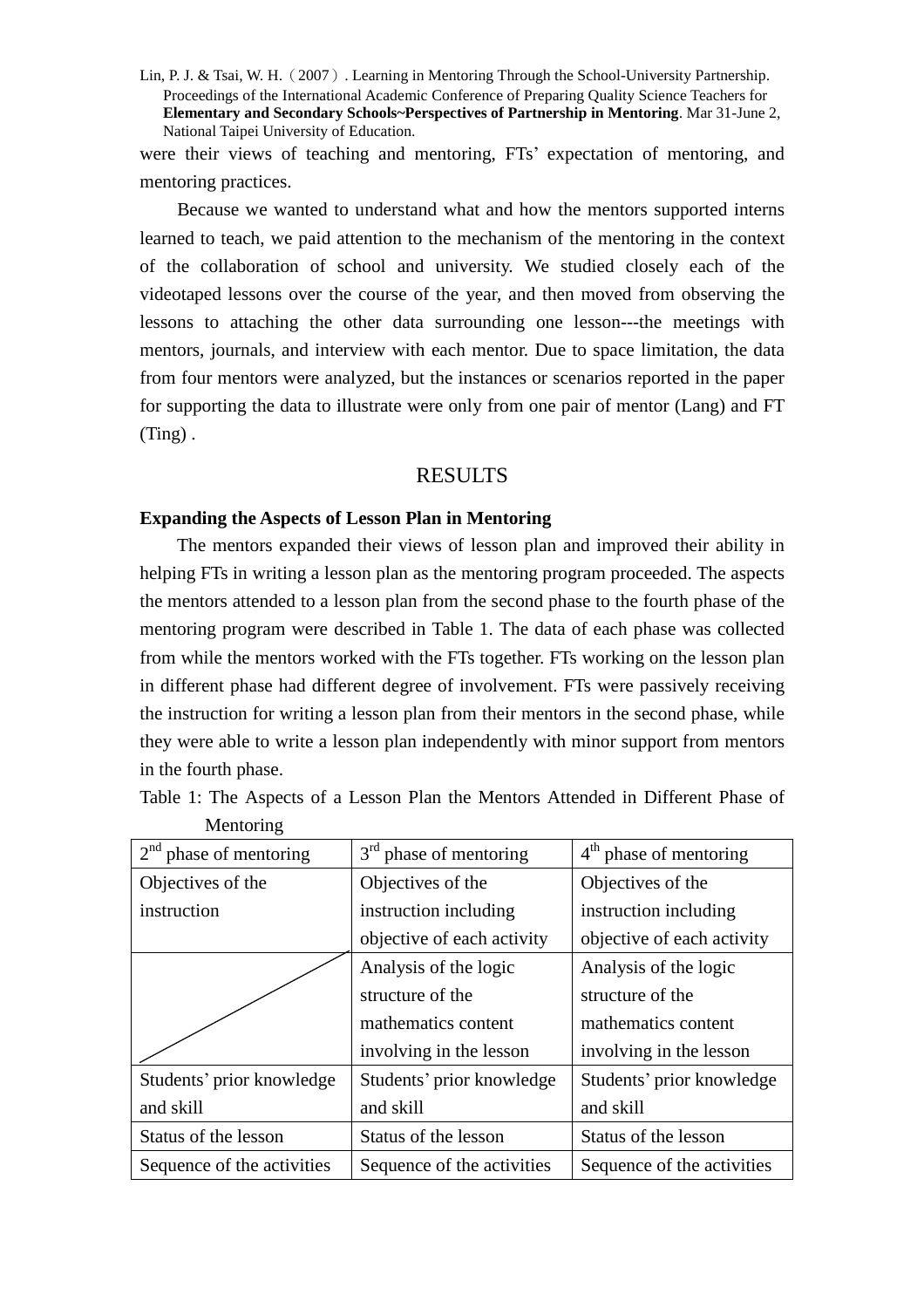Lin, P. J. & Tsai, W. H.(2007). Learning in Mentoring Through the School-University Partnership. Proceedings of the International Academic Conference of Preparing Quality Science Teachers for **Elementary and Secondary Schools~Perspectives of Partnership in Mentoring**. Mar 31-June 2, National Taipei University of Education.

|                         | including the problems to   | including the problems to   |  |
|-------------------------|-----------------------------|-----------------------------|--|
|                         | be posed                    | be posed                    |  |
| Settings of teaching a  | Settings of teaching a      | Settings of teaching a      |  |
| lesson                  | lesson                      | lesson                      |  |
| Instructor's activities | Instructor's activities and | Instructor's activities and |  |
|                         | key questions to be asked   | key questions to be asked   |  |
|                         | by the instructors          | by the instructors          |  |
|                         | Students' activities        | Students' activities        |  |
|                         | including anticipating      | including anticipating      |  |
|                         | students' various solutions | students' various solutions |  |

The data of the Table 1 shows that comparing to the second phase, two new aspects the mentors learned from the mentoring program on preparing a lesson were the logic structure of mathematics contents and anticipation of students'various solutions. Besides, the mentors paid more attentions to the sequence of the activities to be taught. The sequence of the activities were relied on the objectivities of the lesson, the context of the problems to be posed, the numbers involving in the problems, and students'prior knowledge.

The mentors learned and committed the need of anticipating students' various solutions and of asking students follow-up key questions in align with students' responses. They also put these two aspects into their mentoring practices. For instance, Lang prepared a weight lesson before teaching. She anticipated students various possible solutions for resolving a subtraction word problem as part of the lesson plan as follows.

Problem: A tea bag weighs 2 kg 30 g and a coffee bag weighs 1700 g. Which has more weight? How much weight of one has more than the other?

Anticipating students'various solutions:

Solution 1: 2 kg 30 g=2030g, 2030g >1700g 2030-1700=330, so that tea bag is heavier than coffee bag.

| Solution 2: 1700g=1kg700g, | 30  |  |
|----------------------------|-----|--|
|                            | 700 |  |
|                            | 330 |  |

so that tea bag is heavier 330g as much as coffee.

Solution 3: 2 kg 30 g=2300g, 2030g >1700g 2300-1700=3300, so that tea bag is heavier than coffee bag.

Solution 4: 1700g=1kg700g, 2 30 1 700

$$
1 \qquad 670
$$

so that tea bag is heavier 670g as much as coffee.

Besides the significance of anticipating students' various solutions, the mentors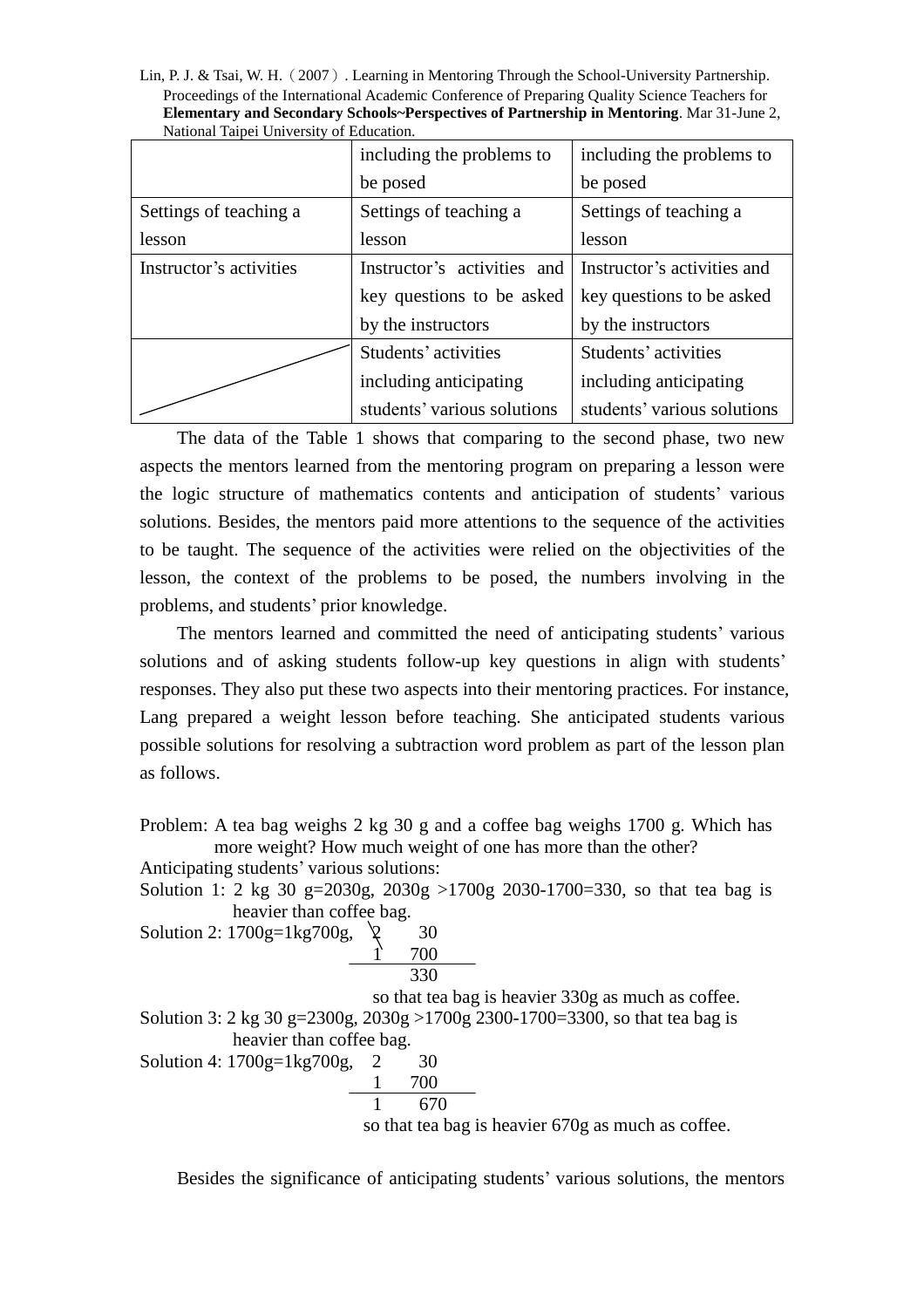also perceived the need of asking follow-up key questions. Lang described her view of asking follow-up questions in a mathematics mentoring group meeting as that

In summer workshop I remembered that I worried about how to ask students follow-up questions as prompts. I felt embarrassed as students do not give me expected answers. Instead, I may rapidly offer students an answer. During these three weeks of teaching, I tried hard to give my students to explain their solutions. They only repeated their solutions rather than gave their explanation on their thinking. To deepen students'thinking, questioning is a necessary skill for me. Therefore, I need to learn to ask follow-up questions (Lang, Mentors group meeting).

Gradually, the mentors recognized the importance of the questioning for helping their students reflecting on their solutions and clarifying their thinking. They tried hard to ask FTs to put the possible follow-up key questions on FTs'lesson plans. The following scenario was excerpted from Ting's lesson plan in which she was assigned to work in the third phase of the mentoring. Ting gave fifth-grade students the following problem to solve as part of the lesson plan. The key question to be asked by Ting depending on students'various solutions is described as Table 2.

Table 2: The key questions to be asked by Ting according to students' solutions.

| Problem: Peng wants to listen a CD three times. The CD runs 3 minutes 26 seconds.               |                                                                                              |  |  |
|-------------------------------------------------------------------------------------------------|----------------------------------------------------------------------------------------------|--|--|
| How much time does Peng need to take for listening the CD?                                      |                                                                                              |  |  |
| Ting's anticipation of students' various   The key questions Ting asks students:                |                                                                                              |  |  |
| solutions:                                                                                      |                                                                                              |  |  |
| Solution 1:                                                                                     | What does $\lceil 3 \rceil$ min 26 sec $\lceil \rceil$ mean?                                 |  |  |
| $3 \text{ min } 26 \text{ sec} + 3 \text{ min } 26 \text{ sec} + 3 \text{ min } 26 \text{ sec}$ | Why did you repeatedly add them three times?                                                 |  |  |
| $=$ 9 min 78 sec $=$ 10 min 18 sec                                                              | Why does $\lceil 9 \rceil$ min 78 sec $\lceil \cdot \rceil$ can be $\lceil 10 \rceil$ min 18 |  |  |
|                                                                                                 | sec $\frac{1}{2}$                                                                            |  |  |
| Solution 2:                                                                                     | What does $\lceil 3 \rceil$ min 26 sec $\lceil \rceil$ mean?                                 |  |  |
| $3 \text{ min } 26 \text{ sec} = 206 \text{sec}$                                                | Why did you multiply 3?                                                                      |  |  |
| $206x3=618$ sec                                                                                 | Assume Peng does not listen the same CD. Can                                                 |  |  |
|                                                                                                 | it be multiply 3?                                                                            |  |  |
|                                                                                                 | How can you make sure $618 \text{ sec} = 10 \text{ min } 18 \text{ sec}$                     |  |  |
|                                                                                                 | as above?                                                                                    |  |  |
| Solution 3:                                                                                     | Why can it be multiplied by 3?                                                               |  |  |
| $3 \text{ min } 26 \text{ sec } x3 = 9 \text{ min } 78 \text{ sec}$                             | What does it mean by $\lceil 9 \text{ min } 78 \text{ sec } \rceil$ ?                        |  |  |
| $=10$ min 18 sec                                                                                |                                                                                              |  |  |
| Solution 4:                                                                                     | Can you explain the mean of the format?                                                      |  |  |
| 3<br>26                                                                                         |                                                                                              |  |  |
| 3<br>$\mathbf{x}$                                                                               |                                                                                              |  |  |
| $-78$<br>᠊᠀                                                                                     |                                                                                              |  |  |
| 18<br>Ans: 10 min 18 sec.<br>10                                                                 |                                                                                              |  |  |

## **Conceptualizing the Significance of the Problem Posing**

Initially, in mentors' view of FTs' expectation for the role of mentors and mentoring in their learning to teach was to provide emotional and technical support. Learning to teach, in their view, was to be left FTs'own accumulation of teaching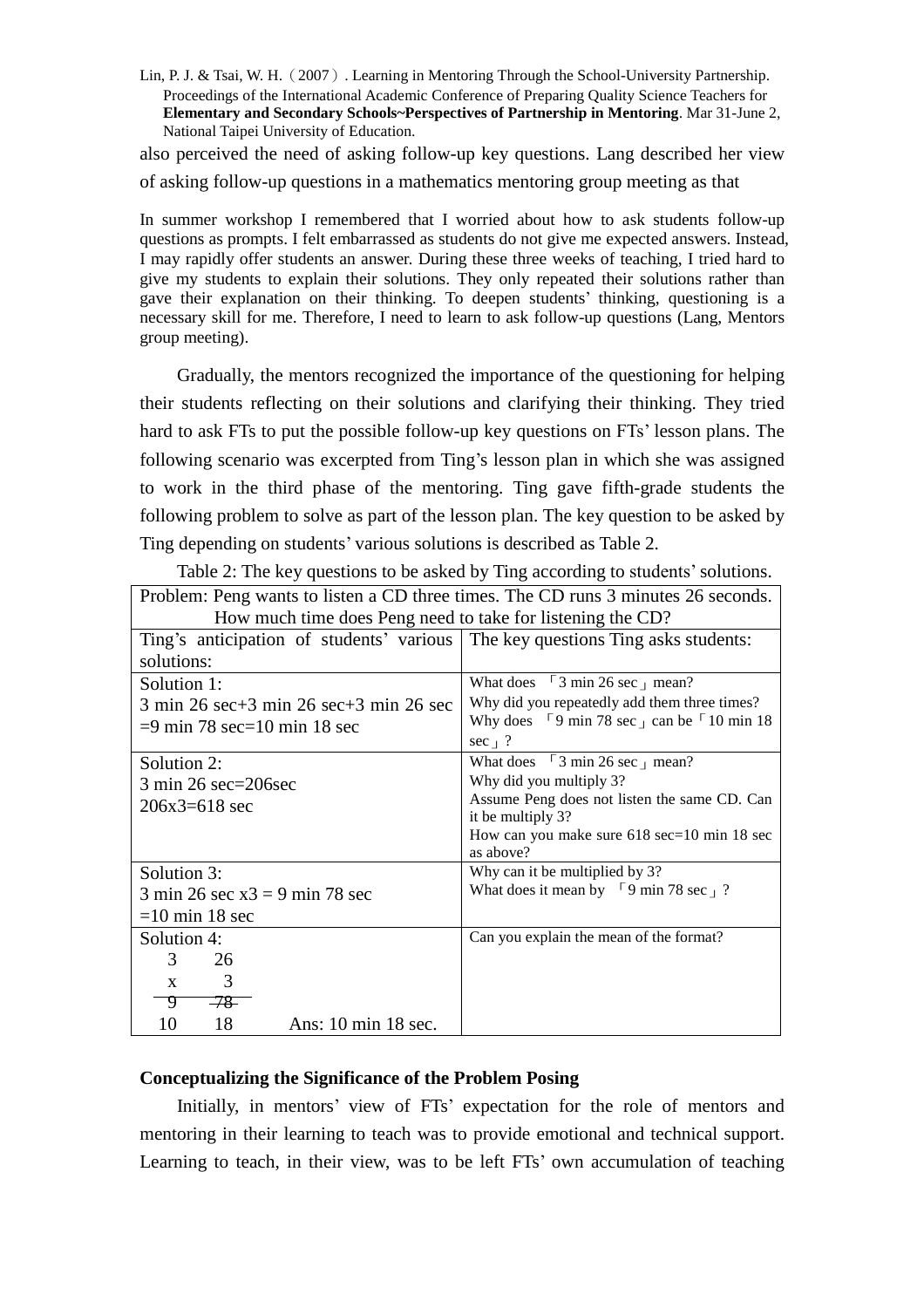experience and lessons based on trial and error. Lang regarded FT learning about pedagogy and students'academic learning was as less important than classroom management. For instance, Lang stated her view of FTs' expectation for the role of mentors in the interview conducted at very beginning of study as follows.

…In my opinion, my intern would expect me to give her a whole set of skill for handling a classroom. My intern would eager to have a good relationship with me and my students. She would be interested in learning how to care and nurture students' self-esteem in general, while giving relatively little attention to pedagogy and students'academic achievement. I do not agree that she is able to view mathematics as learners'actively constructed. Ideally, she would like to learn more about classroom management beyond the pedagogy of mathematics. Practically, she would need more time given by me to prepare an examination for passing the inspection of teacher certification in the following months…. (Lang, Interview).

Lang's conception of FTs'learning to teach was that she attributes FT's learning to her personalities or attitudes, or to the individual FT's innate abilities and background, rather than to mentor's choosing appropriate teaching content and strategies of mentoring. As Lang stated in the interview conducted in the very beginning of the study as follows.

…In emotional aspect, I treated her respectively. I asked my students to treat her and me equally. I gave her a seat next to me. In learning aspect, I treated Ting as an apprentice. I provided her an opportunity with observing what I did in daily teaching. If she is an active learner, then she would become a good teacher. Otherwise, I would not like to force her to work on the things she is unwilling to do…. (Lang, Interview).

However, as the mentors proceeded in the mentoring program, they became more focused on the scope and sequence of the instructional materials in the textbook and students' learning. They also conceptualized the significance of the problem posing. The significance means the meaning and the importance. The meaning of the problem posing means posing an appropriate problem such that students'specific solution can be anticipated, the size of the number involved in the problem should be considered, the semantic structure of the problems should be attended.

The mentors did not know the importance of the problem to be posed until we observed a lesson taught by Yeu. The researcher, as a partner of the mentors, addressed an issue of problem-posing after Yeu's teaching. The problem was given by Yeu as *"A strip of paper with 8 meters in length. What other fraction can be reduced into as the length same as 4/8 of the paper?"*The following vignette was excerpted from a group discussion.

R: Students did not learn the meaning of "reduce strategy for finding an equivalent fraction" yet. It was not surprised that they were not able to solve this problem. The problem should be revised as *"A strip of paper with 8 meters in length. What*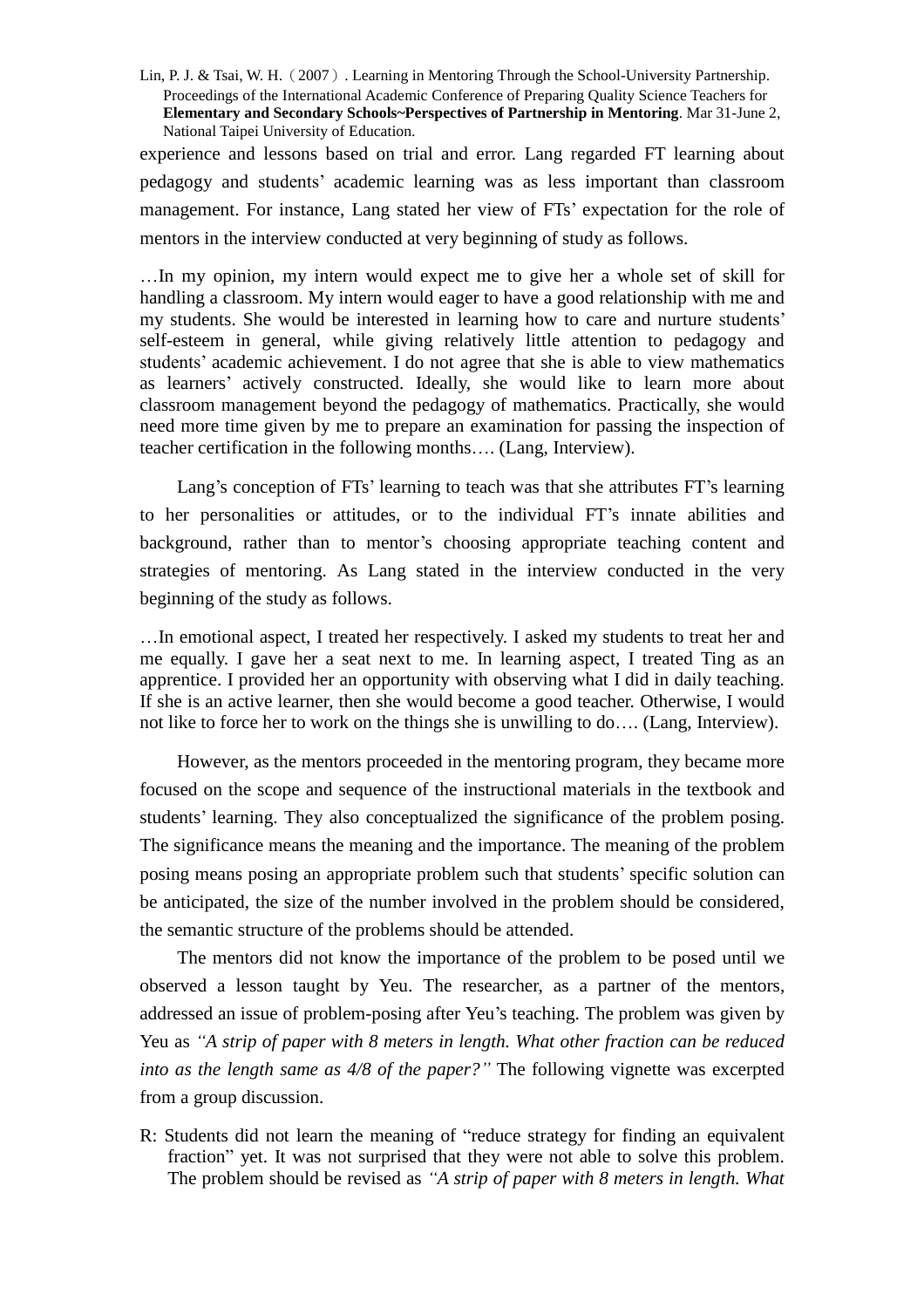*other fraction can be have the length as same as 4/8 of the paper?"*

R: If we expect students to use "expanding strategy for finding an equivalent fraction", then the problem should be posed as *"A strip of paper with 8 meters in length. What other fraction can be have the length as same as 1/2 of the paper?"*If we expect students to use both expanding strategy and reducing strategy for find an equivalent fraction, then the problems should be posed as *"A strip of paper with 8 meters in length. What other fraction can be have the length as same as 6/12 of the paper?"*(Mentors discussion group)

Lang finally realized the anticipated strategy tying tightly with the size of the number involving in the problem from this vignette. She described about her conceptualizing the ideas of the problem to be posed meeting the need of solution strategy in mathematics journal as follows.

…I finally knew the importance of posing an appropriate problem. I did not appreciate the meaning of the problem to be tied with the need of a specific solution until the professor gave us the explanation by using this example. At this moment, I was puzzled with the meaning of the problem to be tied with the need of a specific solution in my integer teaching. I made sense of the meaning of problem-posing now…(Lang, Mathematics Journal).

## **Mentoring on the Significance of the Problem Posing**

The mentors transferred their knowledge of problem posing into mentoring practice. The researchers encouraged them to share what they learned from the mentors group with their interns after each group meeting. The interns appreciated the knowledge shared by their mentors carried from the mentors group. Ting described in her journal as follows.

…I look forward to the coming of every Thursday, since it is a rich day for me. However, it is highly pity I could not attend the routine weekly mentoring group meeting, because I as an intern need to stay in the classroom with students. Fortunately, my mentor shared me the ideas which were discussed in the mentor group meeting. (Ting, Mathematics Journal)

The mentors put their attentions to educate their interns on the meaning and importance of the problem-posing on playing the role of an effective mathematics teaching. They put eight dimensions of problems posing on mentoring FTs. The eight dimensions consisted of the resources, presentations, semantic structures, contexts, representations, materials, the number of the problems, and the problem meeting the need of students'strategy of solution.

Regarding resources of problems, Lang asked Ting to reflect if the problems presented in the textbook is enough to motivate students'attractions or interesting by checking either the size of the numbers or the contexts involving in the problems. As a result, they discussed on revising the size of the numbers involving in the equivalent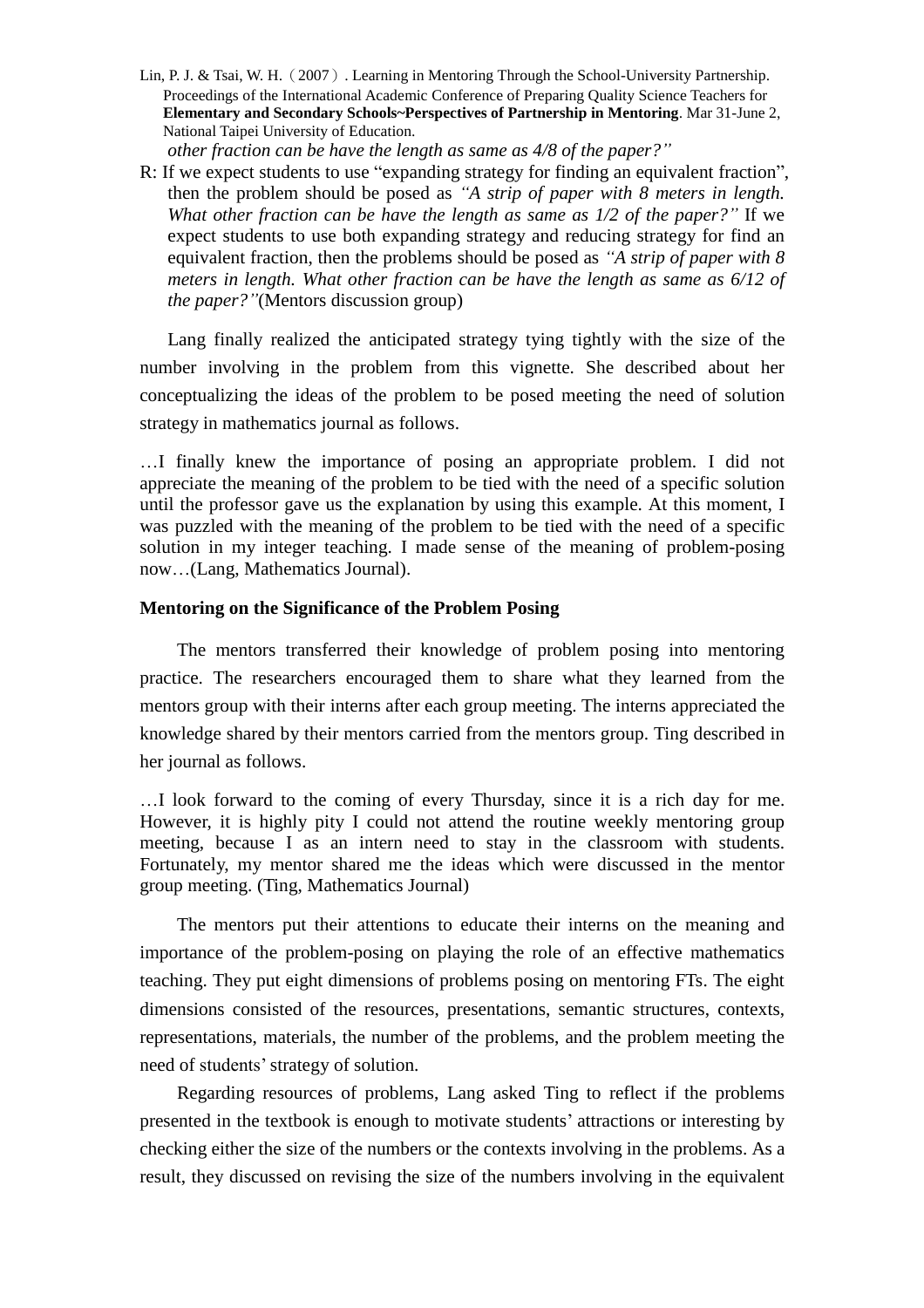fraction. The problem presented in the textbook was that *"A box has 12 oranges. What fraction of 4 oranges in the box?"* Students can only have three equivalent fractions to find out, 4/12, 1/3, and 2/6. Lang asked Ting to figure out in what way have more equivalent fractions. The problem was revised by Ting as *"A box has 24 oranges. What fraction of 12 oranges in the box?"* In such numbers, there are six equivalent fractions, 12/24, 1/2, 2/4, 3/6, 4/8, 6/12.

The mentors also tried hard to give various presentations to present problems in their teaching. The presentations could be one-step, multiple-step, and dynamic problem-posing. Each presentation was varied with the mathematics content embedded in the problems. For instance, the problems involving in geometry can be presented to students with the way of multiple-step or dynamic problem-psoing.

The semantic structure was the major concern as the mentors helped the FTs to read the problems covered in the textbook. Lang's mathematics journal showed that the concern of the multiplicative structure on her mentoring practice as below.

'''In Ting's time lesson observed, we gave her the comment on semantic structures after her teaching. The structure of the problems was only involved in the type of scalar. Ting learned from the mentor about the multiplicative structure including equivalent groups, changes of multiplication, compare of multiplication, cross-product, and array. Afterwards, she went back to recheck the textbook and with a surprise finding was that the problems are merely the type of changes of multiplication. Thus, she revised the structures of problems to be posed in next day lesson …(Lang, Mathematics Journal).

To recognize the problem to be posed meeting the need of students'strategy of solution was a critical and challenge work for the mentors. To help understanding the meaning of the problem meeting the need of students' strategy of solution, the researcher gave them an example. This example was to illustrate an activity of the textbook to achieve students perceiving the distribution property associated multiplication with addition. The problem presented in the textbook was that *"A pencil box costs 64 dollars and a book costs 57 dollars. How much does it cost when Sandy bought 4 pencil boxes and 4 books?"*This two numbers 64 and 57 did not have the need to be added in advance. Thus, the researcher suggested that these two numbers should be revised as 64 and 36. The sum of these two numbers is 100.

The mentors agreed that the problem to be posed meeting the need of students' strategy of solution was very significant. They put this concern on FTs preparing a lesson. A problem involving in the textbook is designed to achieve the associated property of multiplication. The problem is that *"Roberthas 17 big boxes. Each big box has 25 median boxes. Each median box has 4 small boxes. How many small boxes has altogether?*" Lang asked Ting to answer if the problem meets the need of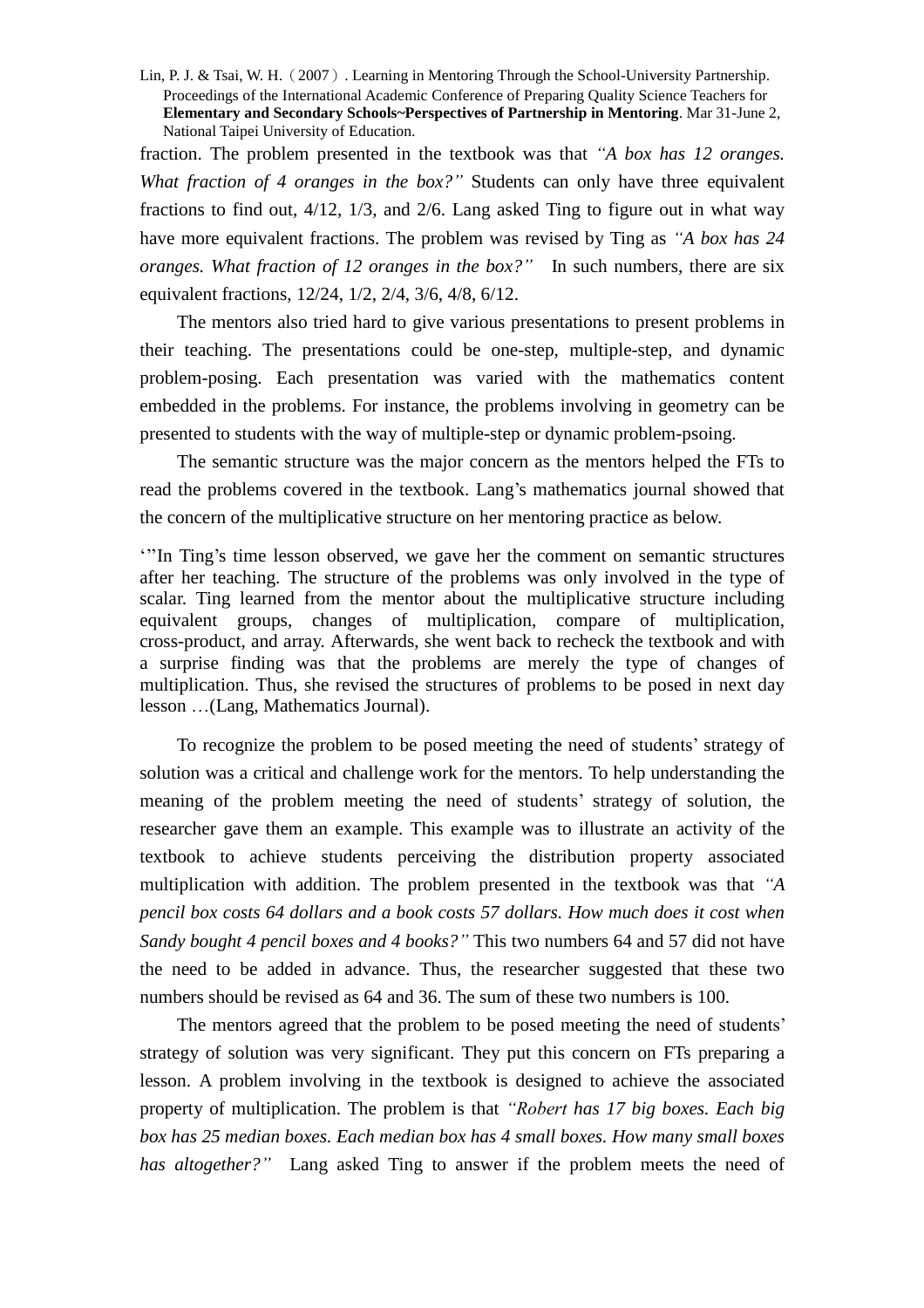student using association property of multiplication. They revised the problem to meet students to learn the associated property of multiplication as follows.

The problem was that "*A rectangular has 25cm, 17cm, and 4cm in length, width, and height respectively. What is the volume of this rectangular?*"The volume can be either calculated 25x17 first then multiplied by 4. This leads to the equation (25x17)x4. The volume can also be calculated 17x4 first, then 25 multiplied the product of 17x4. This leads to the equation of 25x(17x4).It naturally leads to the equivalence between  $(25x17)x4$  and  $25x(17x4)$ .

#### **DISCUSSIONS**

Through the school-university partnership, FTs were able to be provided the maxima learning opportunity from school and mentors, since the mentors were provided the opportunity to learn to teach and to educate FTs and the school was educated to learn how to offer the FTs'actual practice instead of to do administrative affairs of school. The partnership of school-university as an example of innovative method provided FTs the maximum opportunity of engaging with the mathematics mentors group. This was resulted from the mentoring program taking the approach of critical constructivist perspective and collaborative inquiry model creating practice-centered conversations among FTs, mentors, and teacher educators. The learning community creates the opportunity of moving back and forth between issues and aspects of daily teaching and mentoring. Through this process, the teacher educators helped to deepen the mentor's understanding of mathematics teaching and students learning. The mentors learned about the power of focused observation, problem posing, asking follow-up question to students, and practice-centered talk to promote FTs'learning. The FTs learned about how to teach with the mentor's learning as a context. Mentors, FTs, and teacher educators are all researchers, learners, contributors of knowledge related to teaching and mentoring.

For the mentor program to be successful required the support and encouragement of the school administrators and the willing participation of the mentors who were asked to accept an extra load by assisting the FTs. The mentors and the FTs involved in the mentoring program appreciated the opportunity to engage with mentors' practice, the structure of the mentor program provided opportunities for the mentors to relate the theoretical knowledge to the practical realities of schools and classrooms. The mentors participating in the study did not focus on mentoring the technical skills of classroom management. Instead, they provided the FTs with engaging in meaningful professional-related tasks. Engaging in meaningful tasks appeared to help FTs to relate the theory taught at the university to the practical needs of school.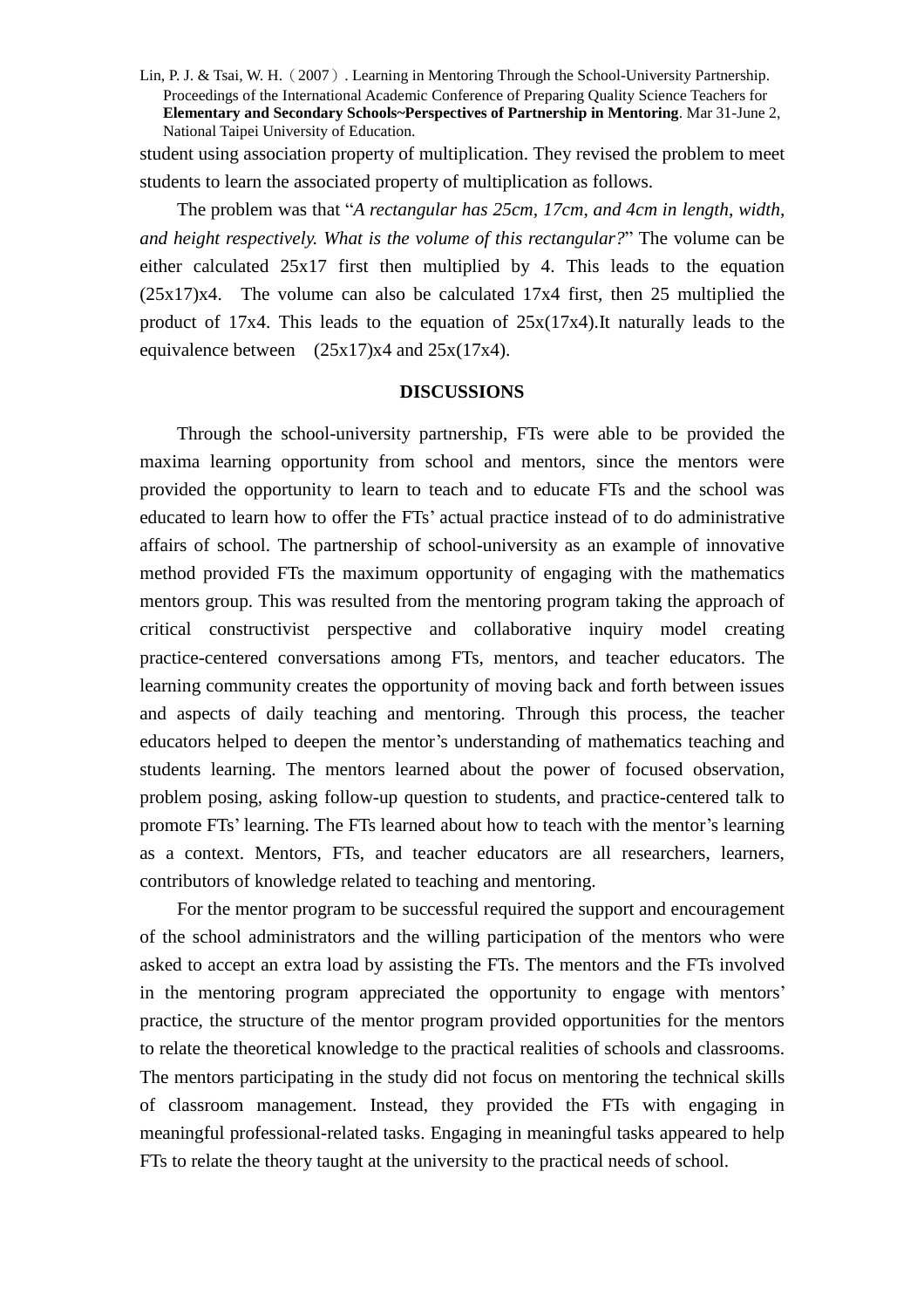### **Challenges Associated with Developing a Mentoring Program**

There were three major issues associated with link between school and university. The first issue was that the success of the mentoring program relied heavily on the goodwill of mentors and the support from school, as there was no provision for providing them with remuneration or teaching relief. In order to giving the four mentors opportunity to have a professional discussion altogether on Thursday afternoon, the Dean of Academic Affairs of the school made significant adjustment to have a vacancy for the mentors simultaneously involving in the whole range of the activities. Without this level of cooperation from the school and the mentoring persistence in participation, the survival of the mentoring program would not have been possible.

The second issue was related to the overburden for the participation in the mentoring program. Supervisors of the FTs and mentors found it very difficult to ask FTs establishing a portfolio of the professional development containing their learning in two subject areas. Besides, it is very difficult to make the school and mentors participating in the mentoring program without overloading.

The third issue was relevant to the perspective on teacher mentoring. The critical constructivist perspective stresses the equal value of each participant in collaborative inquiry and assumes a similarity between mentors'needs and the need to FTs. However, mentors'experiences as teachers do not come equally with FTs as students. It is difficult to avoid the danger of inquiry that benefits mentors but sacrifices the needs and the interest of FTs.

## References

- Field, J. C., & Latta, M. M. (2001). What constitutes becoming experienced in teaching and learning? *Teaching and Teacher Education, 17*, 885-895.
- Fwu, B. J. & Wang, H. H. (2002). From uniformity to diversification: Transformation of teacher education in pursuit of teacher quality in Taiwan from 1949 to 2000. *International Journal of Educational Development, 22* 155-167.
- Kirkpatrick, D. L. & Kirkpatrick, J. D. (2006). *Evaluating training programs: The four levels.* CA: Berrett-Koehler Publishers.
- Lin, P. J. (2007). The effect of a mentoring development program on mentors' conceptualizing in mathematics teaching and mentoring. Paper will be presented in the *31th Annul Meeting of International Group of Psychology of Mathematics Education*. Korea: Soul
- Lin p. J. & Tsai, W. H. (2007, in press). The process of establishing professional standards for mentors. *Journal of National Hsinchu University of Education.*